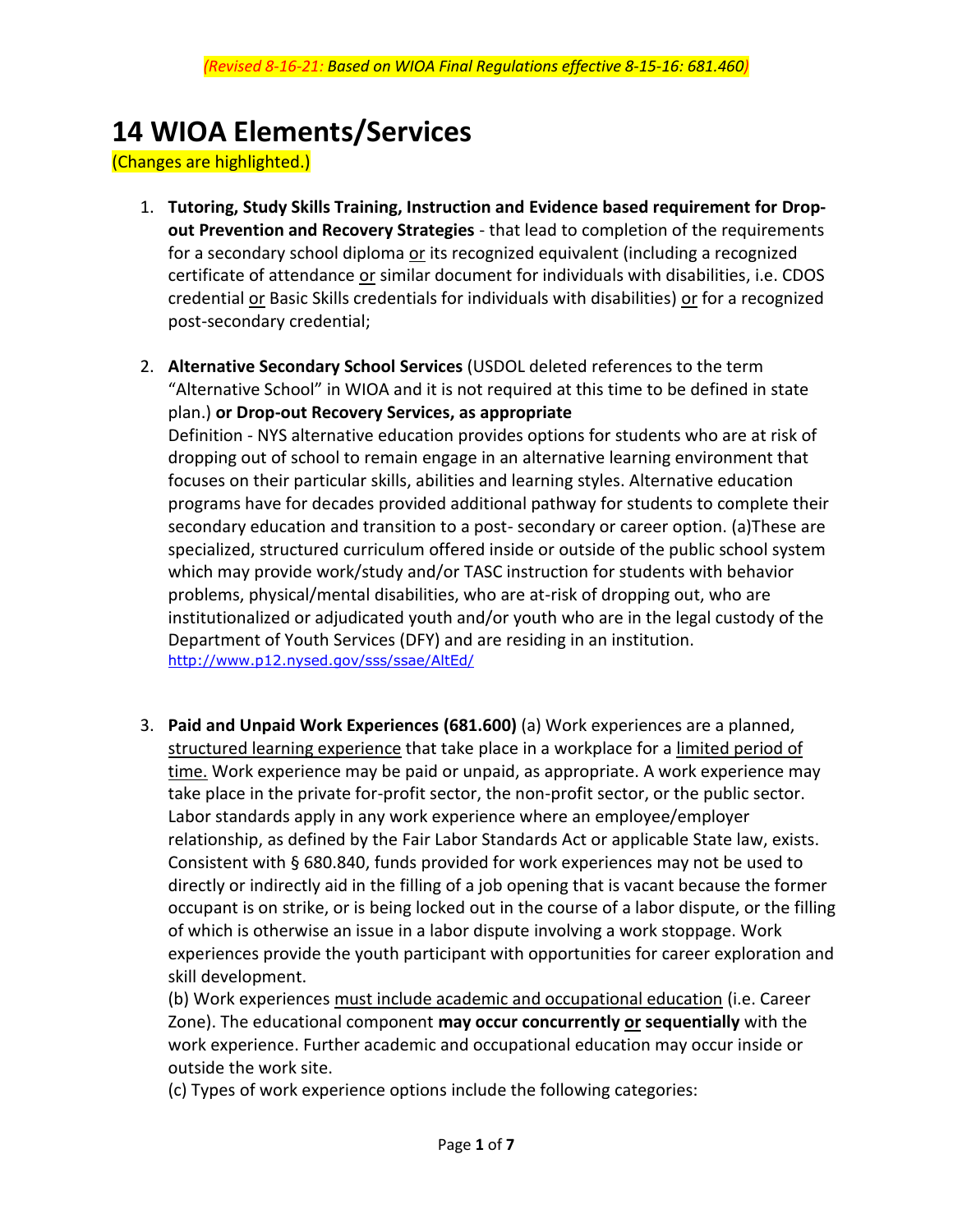- (1) Summer employment opportunities and other employment opportunities available throughout the school year;
- (2) Pre-apprenticeship programs; A pre-apprenticeship is a program or set of strategies designed to prepare individuals to enter and succeed in a registered apprenticeship program and has a documented partnership with at least one, if not more, registered apprenticeship program
- (3) Internships and job shadowing; and
- (4) On-the-job training (OJT) opportunities;

(d) Navigators are required to develop a work experience/internship opportunity for out of school youth related to each youth's career pathway. Work experiences may be paid or unpaid. Navigators will be allotted 1,017 working hours (per FTE) for PY2021 to distribute amongst youth who are employment ready.

- 4. **Occupational Skills Training** -(a) The Department defines occupational skills training as an organized program of study that provides specific vocational skills that lead to proficiency in performing actual tasks and technical functions required by certain occupational fields at entry, intermediate, or advanced levels. Local areas must give **priority consideration** for training programs that lead to recognized post-secondary credentials that align **with in-demand industry sectors or occupations in the local area**, if the programs meet WIOA's quality criteria (standards). Such training must:
	- (1) be outcome-oriented and focused on an occupational goal (i.e. Career Zone) specified in the Individual Service Strategy (ISS);
	- (2) be of sufficient duration to impart the skills needed to meet the occupational goal; and
	- (3) result in attainment of a recognized post-secondary credential.

(b) The chosen occupational skills training must meet the quality standards in WIOA sec. 123.

In order to enhance individual participant choice in their education and training plans and provide flexibility to service providers, WIOA allows ITAs for out-of-school youth, ages 16 to 24 using WIOA youth funds when appropriate.

- 5. **Education Offered Concurrently with and in the same context as Workforce Preparation (681.4360)**: - This program element reflects the integrated education and training model and requires **integrated education and training to occur concurrently** (at the same time) and **contextually** with workforce preparation activities and workforce training. This program element describes how **workforce preparations activities, basic academic skills, and hands-on occupational skills training are to be taught within the same time frame** and connected to training in a specific occupation, occupational cluster, or career pathway. (WIOA sec. 129(c)(2)(E))
- 6. **Leadership Development** including community service and peer centered activities encouraging responsibility and **focusing** on other positive social and civic behaviors opportunities that encourage responsibility, confidence, employability, selfdetermination and other positive social behaviors such as: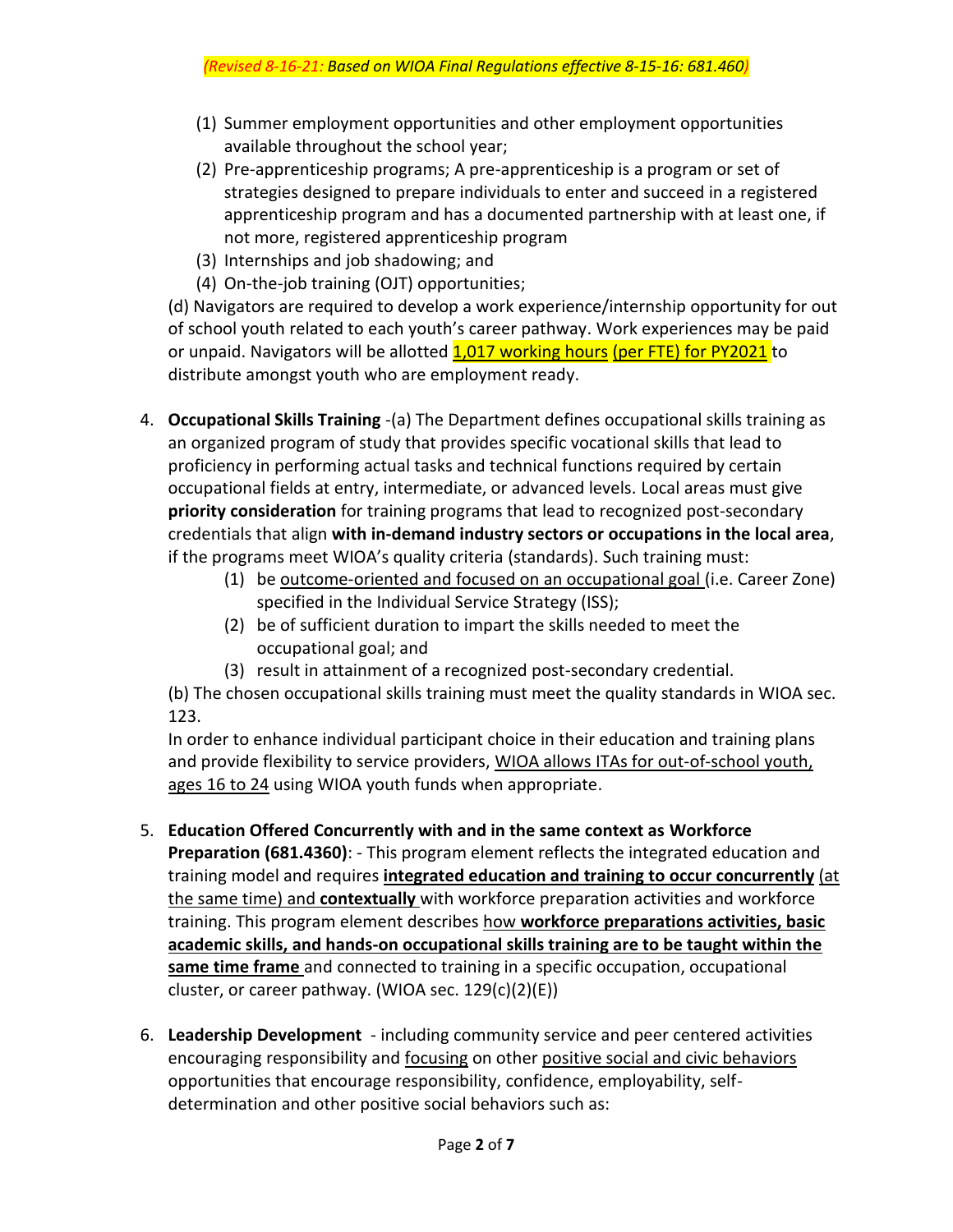- (a) Exposure to post-secondary educational possibilities;
- (b) Community and service learning projects;
- (c) Peer-centered activities, including peer mentoring and tutoring;
- (d) Organizational and team work training, including team leadership training;
- (e) Training in decision-making, including determining priorities and problem solving;
- (f) Citizenship training, including life skills training such as parenting and work behavior training;
- (g) Civic engagement activities which promote the quality of life in a community; and
- (h) Other leadership activities that place youth in a leadership role such as serving on youth leadership committees, such as a Standing Youth Committee. (WIOA sec. 129(c)(2)(F))

Positive social and civic behaviors are outcomes of leadership opportunities, which are incorporated by local programs as part of their menu of services. Positive social and civic behaviors focus on areas that may include the following:

- (a) Positive attitudinal development;
- (b) Self-esteem building;
- (c) Openness to work with individuals from diverse backgrounds;
- (d) Maintaining healthy lifestyles, including being alcohol- and drug-free;
- (e) Maintaining positive social relationships with responsible adults and peers, and contributing to the well-being of one's community, including voting;
- (f) Maintaining a commitment to learning and academic success;
- (g) Avoiding delinquency;
- (h) Positive job attitudes and work skills;
- 7. **Supportive Services (681.570)** items added below (j. l.) to youth supportive services to keep in line with adult services. Supportive services enable an individual to participate in WIOA activities by minimizing barriers.

These services include, but are not limited to the following:

- (a) Linkages to community services;
- (b) Assistance with transportation (bus pass or gas card) ;
- (c) Assistance with child care and dependent care;
- (d) Assistance with housing;
- (e) Needs-related payments;
- (f) Assistance with educational testing;
- (g) Reasonable accommodations for youth with disabilities;
- (h) Legal aid services\*
- (i) Referrals to health care;
- (j) Assistance with uniforms or other appropriate work attire and work-related tools, including such items as eye glasses and protective eye gear.
- (k) Assistance with books, fees, school supplies, and other necessary items for students enrolled in post-secondary education classes; and
- (l) Payments and fees for employment and training related applications, tests and certifications\*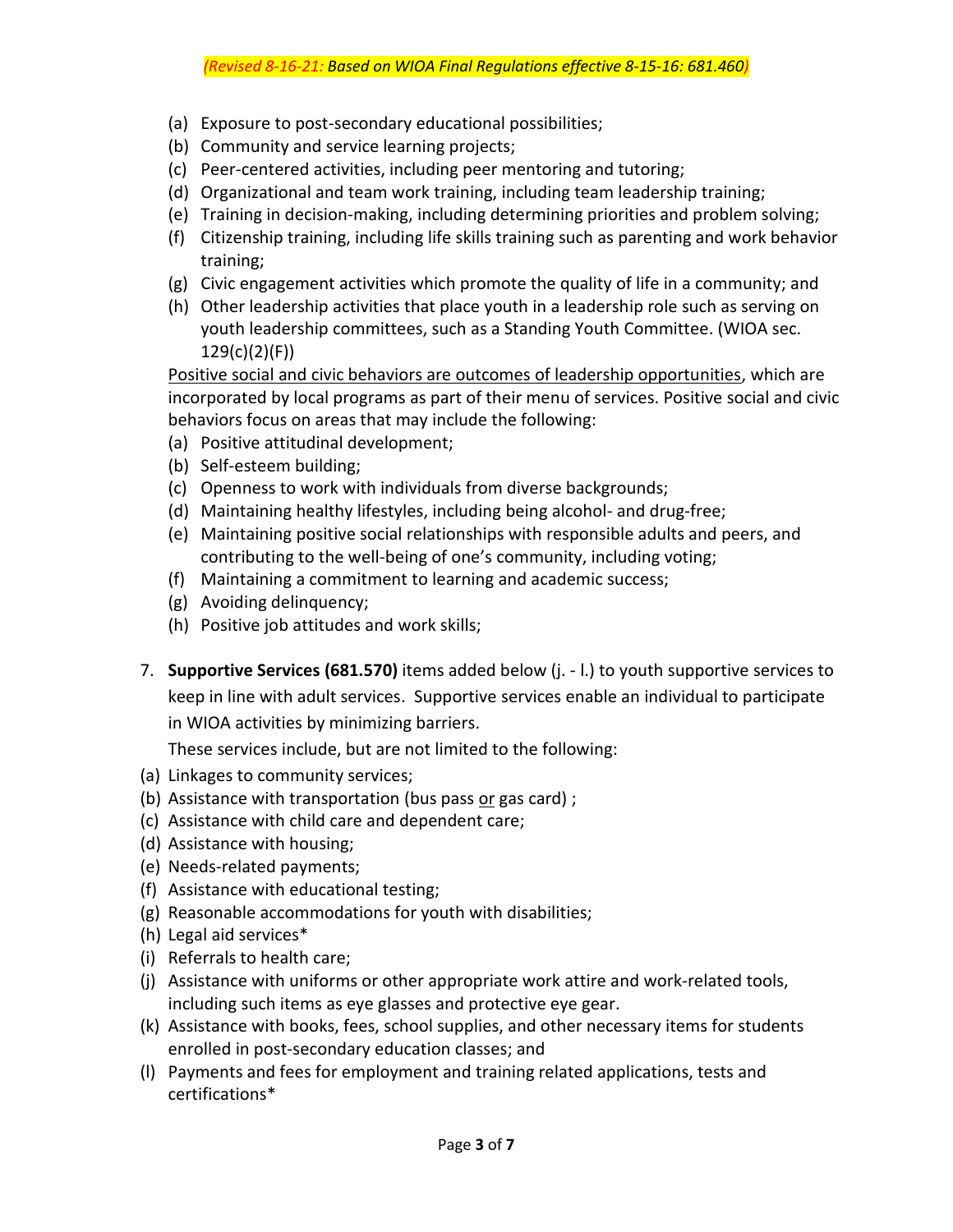Allows incentive payments to youth participants for recognition and achievement directly tied to training activities and work experiences. The local program must have written policies and procedures in place governing the awarding of incentives and must ensure that such incentive payments are:

(a) Tied to the goals of the specific program;

(b) Outlined in writing before the commencement of the program that may provide incentive payments;

(c) Align with the local program's organizational policies; and

(d) Accord with the requirements contained in 2 CFR 200.

- 8. **Adult Mentoring (681.490)** for a duration of at least 12 months, that may occur both during and after program participation;
	- a) Adult mentoring for youth must:

(1) Last at least 12 months, be documented, and may take place both during the program and following exit from the program;

(2) Be a formal relationship between a youth participant and an adult mentor that includes structured activities where the mentor offers guidance, support, and encouragement to develop the competence and character of the mentee; (3) Include a mentor who is an adult, who **may be** the assigned youth case manager; and

• USDOL acknowledges that in some areas mentoring is particularly challenging and has changed 681.490 to allow case managers to serve as adult mentors. It strongly prefers that case managers are not serving as mentors to participants in your program however recognizes may be a challenge in rural areas, in areas where mentors sparse or having difficult time procuring that service.

(4) While group mentoring activities and mentoring through electronic means are allowable as part of the mentoring activities, at a minimum, the local youth program must match the youth with an individual mentor with whom the youth interacts on a face-to-face basis.

(b) Mentoring may include workplace mentoring where the local program matches a youth participant with an employer or employee of a company.

## 9. **Follow-up Services (681.580)**

Follow up services must be provided to all participants for a minimum of 12 months unless……………………….

> • The participant declines to receive follow up services or the participant cannot be located or contacted for follow up services.

(a) Follow-up services are critical services provided following a youth's exit from the program to help ensure the youth is successful in employment and/or post-secondary education and training. Follow-up services may include regular contact with a youth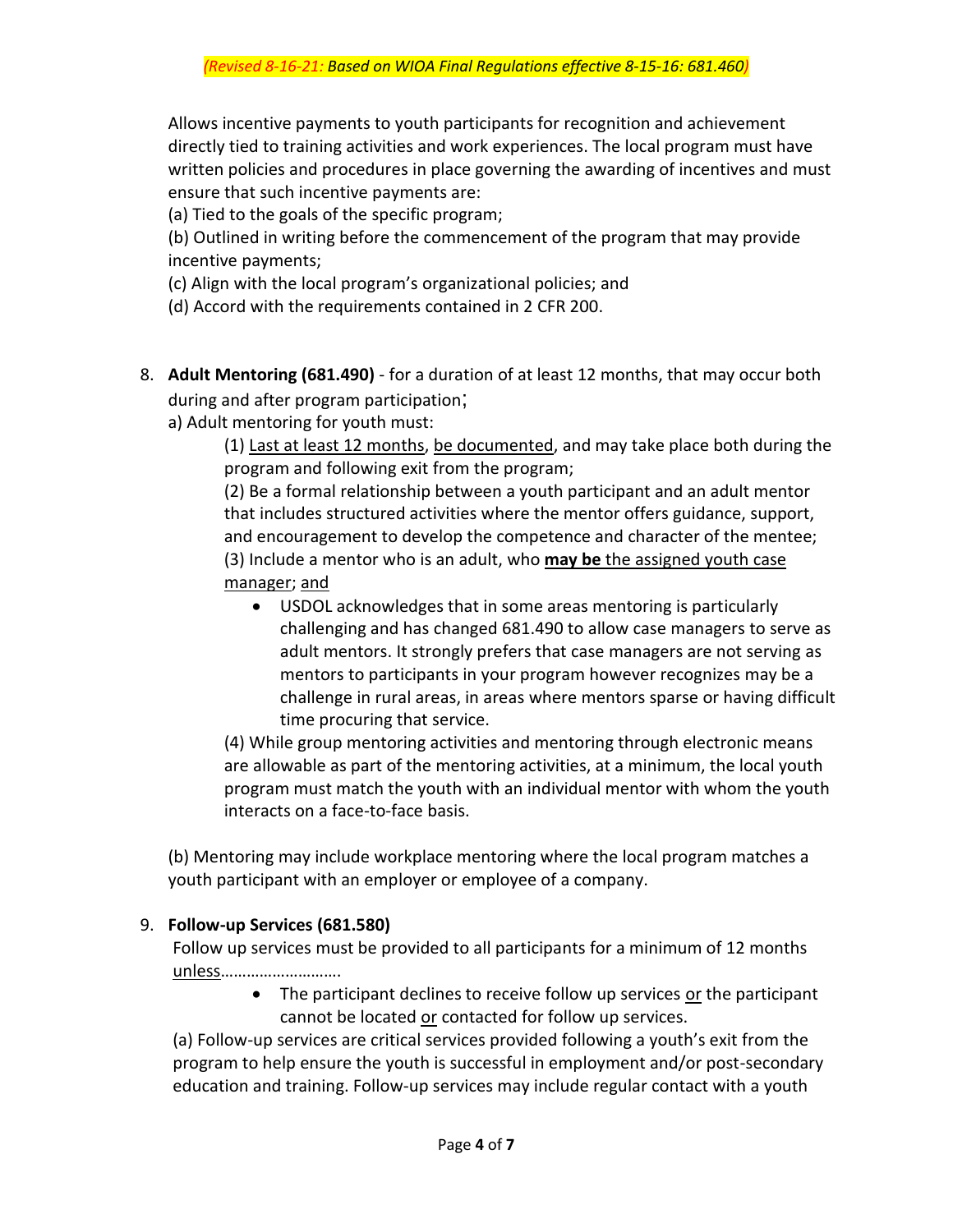participant's employer, including assistance in addressing work-related problems that arise.

- (b) Follow-up services for youth also may include the following program elements:
	- (1) Supportive services;
	- (2) Adult mentoring;
	- (3) Financial literacy education;
	- (4) Services that provide labor market and employment information about indemand industry sectors or occupations available in the local area, such as career awareness, career counseling, and career exploration services; and
	- (5) Activities that help youth prepare for and transition to postsecondary education and training.
- (c) All youth participants must be offered an opportunity to receive follow-up services that align with their individual service strategies. Furthermore, follow-up services must be provided to all participants for a minimum of 12 months unless the **participant declines to receive follow-up** services or the participant cannot be located or contacted. Follow-up services may be provided beyond 12 months at the State or Local WDB's discretion. The types of services provided and the duration of services must be determined based on the needs of the individual and therefore, the type and intensity of follow-up services may differ for each participant. Followup services must include more than only a contact attempted or made for securing documentation in order to report a performance outcome.
- 10. **Comprehensive Guidance and Counseling (681.510)** provides individualized counseling to participants. This includes drug and alcohol abuse counseling, mental health counseling, and referral to partner programs, as appropriate. (WIOA sec.  $129(c)(1)(C)(J)$ ) When referring participants to necessary counseling that cannot be provided by the local youth program or its service providers, the local youth program must coordinate with the organization it refers to in order to ensure continuity of service. Career and academic counseling were removed from this element.
- **11. Financial Literacy Education (681.460)** Two main changes: address the particular financial literacy needs of youth with disabilities and changing the language from "must" to "may" regarding addressing the variety of Financial Literacy sub-elements (topics). In other words, not every youth in your program is going to need every topic that falls under Financial Literacy. It is all about what an individual may need, they may not need all the topics. Financial Literacy can be individualized by youth. Financial Literacy Education includes activities which:
- (a) Support the ability of participants to create budgets (i.e. Career Zone), initiate checking and savings accounts at banks, and make informed financial decisions;
- (b) Support participants in learning how to effectively manage spending, credit, and debt, including student loans, consumer credit, and credit cards;
- (c) Teach participants about the significance of credit reports and credit scores; what their rights are regarding their credit and financial information; how to determine the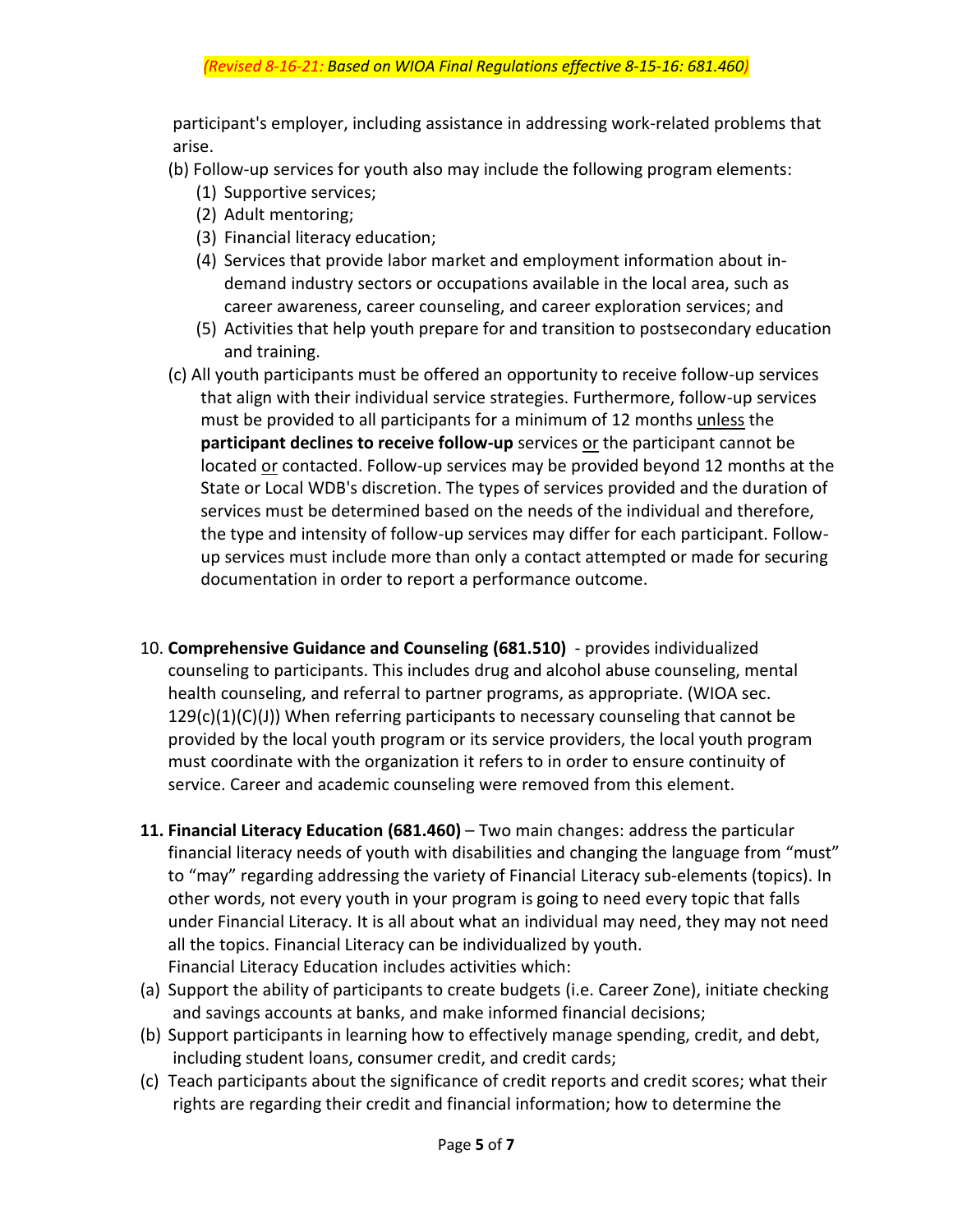accuracy of a credit report and how to correct inaccuracies; and how to improve or maintain good credit;

- (d) Support a participant's ability to understand, evaluate, and compare financial products, services, and opportunities and to make informed financial decisions;
- (e) Educate participants about identity theft, ways to protect themselves from identity theft, and how to resolve cases of identity theft and in other ways understand their rights and protections related to personal identity and financial data;
- (f) Support activities that address the particular financial literacy needs of non-English speakers, including providing the support through the development and distribution of multilingual financial literacy and education materials;
- **(g)** Support activities that address the particular financial literacy needs of youth with disabilities, including connecting them to **benefits planning** and **work incentives counseling;**
- (h) Provide financial education that is age appropriate, timely, and provides opportunities to put lessons into practice, such as by access to safe and affordable financial products that enable money management and savings; and
- (i) Implement other approaches to help participants gain the knowledge, skills, and confidence to make informed financial decisions that enable them to attain greater financial health and stability by using high quality, age-appropriate, and relevant strategies and channels, including, where possible, timely and customized information, guidance, tools, and instruction.
- 12. **Entrepreneurial Skills Training (681.460)** Entrepreneurial skills training provides the basics of starting and operating a small business.

(a) Such training must develop the skills associated with entrepreneurship (i.e. Career Zone-Financial Literacy and Customer Service). Some examples of entrepreneurial skill development include, but are not limited to, the ability to:

- (1) Take initiative;
- (2) Creatively seek out and identify business opportunities;
- (3) Develop budgets and forecast resource needs;
- (4) Understand various options for acquiring capital and the trade-offs associated with each option; and
- (5) Communicate effectively and market oneself and one's ideas.

(b) Approaches to teaching youth entrepreneurial skills include, but are not limited to, the following:

- (1) Entrepreneurship education that provides an introduction to the values and basics of starting and running a business. Entrepreneurship education programs often guide youth through the development of a business plan and may also include simulations of business start-up and operation.
- (2) Enterprise development which provides supports and services that incubate and help youth develop their own businesses. Enterprise development programs go beyond entrepreneurship education by helping youth access small loans or grants that are needed to begin business operation and by